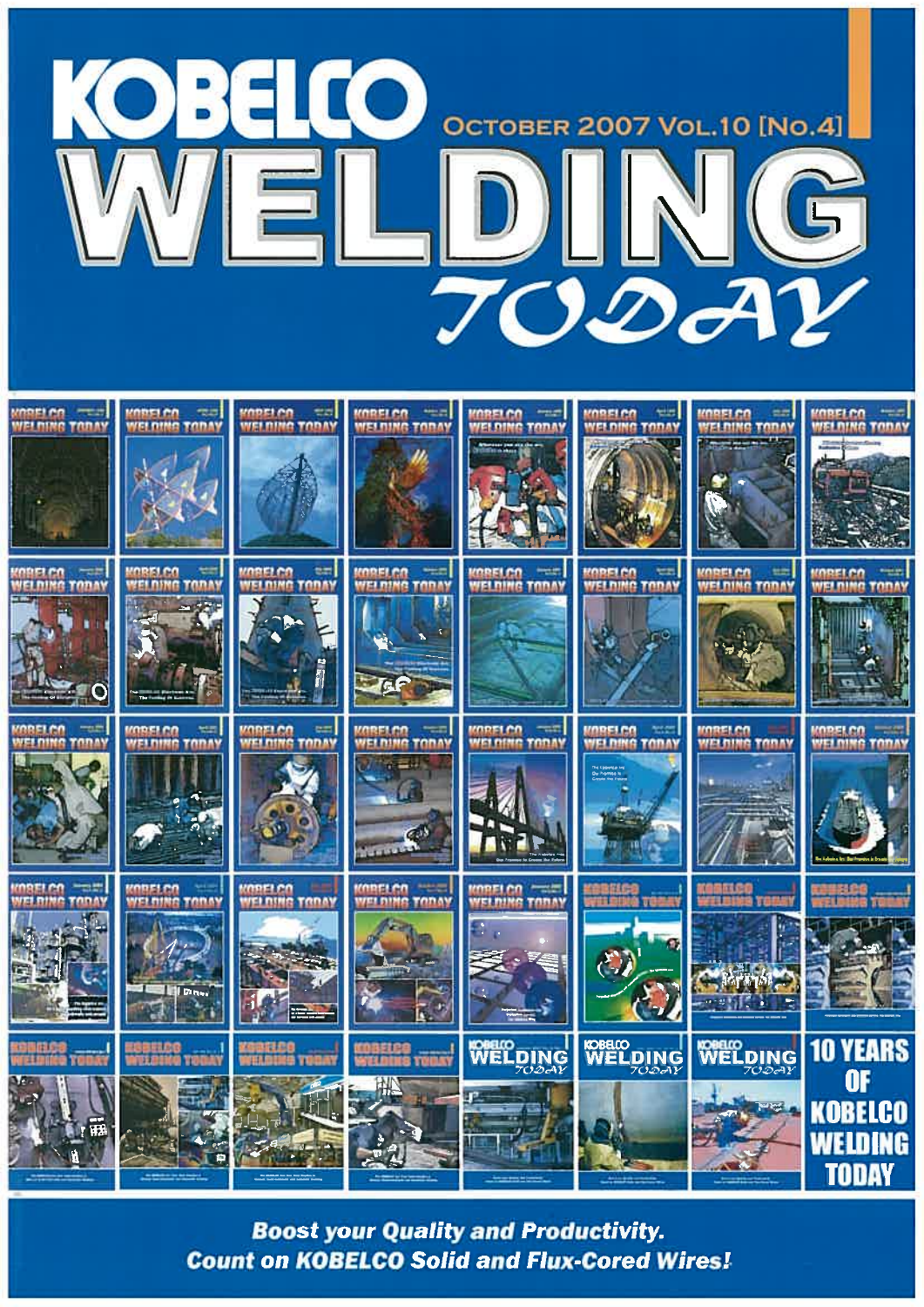# Big Changes in the Welding Industry This Decade

Dear readers of KOBELCO WELDING TODAY. I would like to express my hearty thanks for your continuing patronage of the Welding Company of Kobe Steel, Ltd. and for your choosing the welding products of the KOBELCO group companies. Time has passed swiftly as this issue marks the 10th anniversary of this welding magazine. At this occasion I will focus my brief greeting on discussing the current situation of the global welding industry and our policies for the future.

The welding industry in Japan and the rest of the world has, in just these ten years, experienced rapid and revolutionary changes that symbolize the vicissitudes of the industrial landscape as we move forward in the 21st century. Technological innovations exemplify these changes: improved steels with excellent weldability, such as TMCP (thermo-mechanical control process) steel; "high efficiency" welding methods; advanced mechatronics and more prevalent arc welding robots. In addition, there has been a reconsideration of nuclear power in view of global warming, a rise in demand for new energy-related equipment and the development of new welding products that are excellent in ultrahigh-temperature, cryogenic-temperature, and high-strength performance.

With respect to the demand for welding products, it has explosively and globally expanded in association with the rebirth of shipbuilding and construction machinery and the growth of the auto industry in tandem with the rising economies in BRICS countries, such as China in particular. In response to such huge and rapid changes in the welding market, we are always promoting the development of new welding technologies and providing them to the world market. We are also enhancing overseas operations with the upsizing of overseas production and sales bases.

We have been driving forward to intensify our business with customer-oriented KOBELCO welding products and systems, supported by highly reputed technology and quality, and to maintain a stable supply to the world market. In this connection we are looking forward to your kind support of our business activities. We feel pride in our KOBELCO welding products and systems, especially insofar as they have been so highly regarded by our customers, who look upon us with strict but earnest eyes. Based on this viewpoint, I hope that KOBELCO WELDING TODAY will be a useful communication tool between our respected customers and Kobe Steel.



Isao Aida President of Welding Company Senior Managing Director of Kobe Steel, Ltd.

1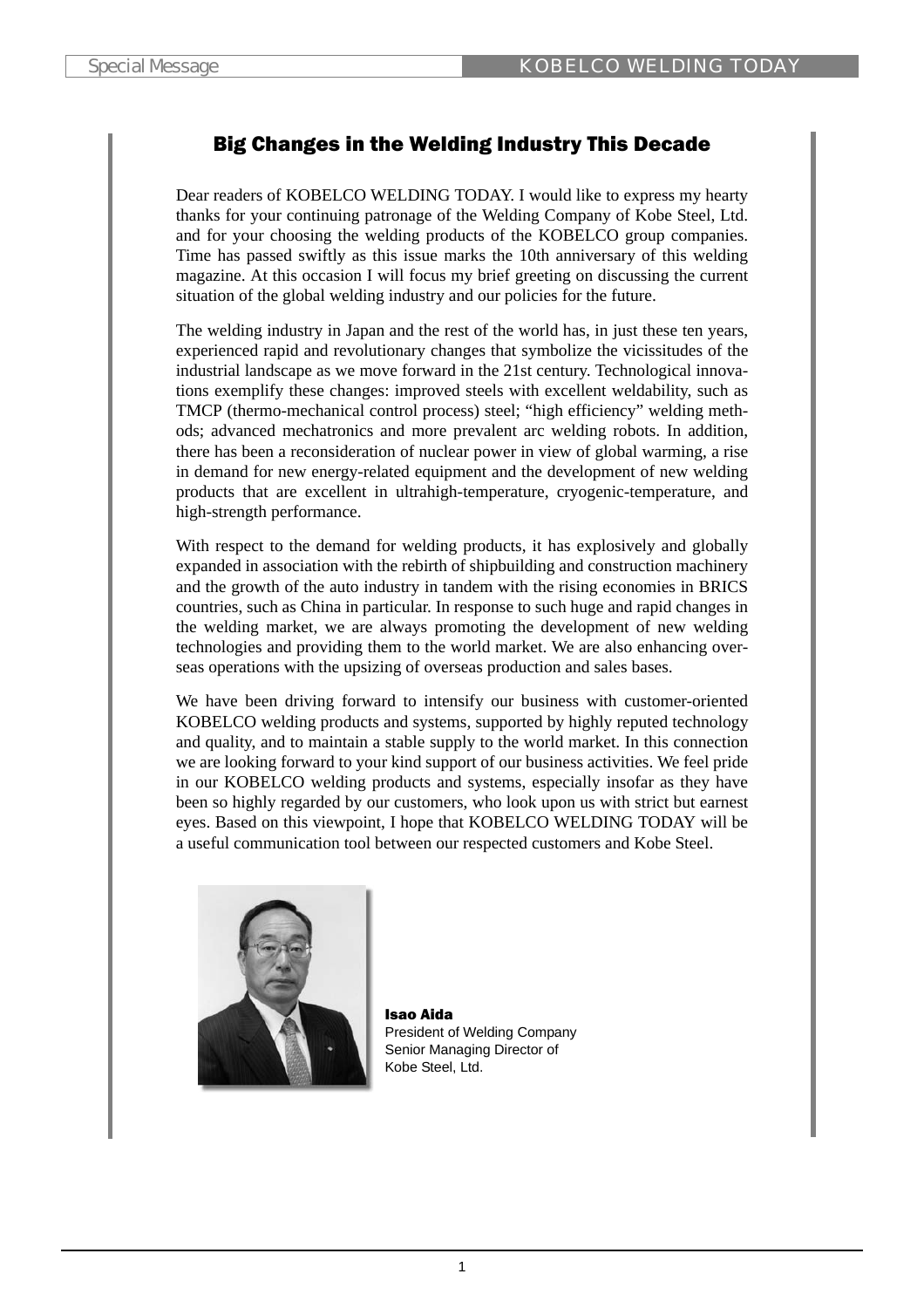## My New Position; Hope Your Patronage



Toshiyuki Okuzumi General Manager International Operations Dept. Welding Company Kobe Steel, Ltd.

I was named as Mr. Tojo's successor as of October 1st. I am now conscious of the high level of responsibility that comes with the new position. As Kobe Steel's global welding business continues to expand, I am determined to do my utmost to supply customers with consistent high-quality products and provide unsurpassed technical services by integrating the capabilities of the worldwide Kobelco Group companies. I sincerely hope to continue having your patronage that you extended to my predecessor.

Thanks to your support, KOBELCO WELDING TODAY celebrates its 10th anniversary with this issue. Fortunately, Kobe Steel's welding business in the overseas market has expanded constantly over these 10

years. Kobelco Welding of Europe (KWE) is now manufacturing flux-cored wires for mild steels with a firm resolution to increase sales and to supply the shipbuilding industry, where demand is quite active.

One of the markets that we are looking at with interest is Russia. The country shows remarkable economic development with its progress in extending petroleum and natural gas pipelines and expanding manufacturing industries. It seems that Russia envisages the end of being just a natural resources exporter and enhancing the manufacturing industries. We should be very happy if we could attract attention to our solution know-how in welding and contribute just a little to Russia's economic progress.

As a final note, this is an era when business enterprises are called upon to bear social responsibility for the environment. We, Kobe Steel, are determined to be conscious of environmental management in the deployment of our global businesses. We should be grateful for your support.



Masakazu Tojo Senior General Manager Assistant to President Welding Company Kobe Steel, Ltd.

### My Post Renewed; My Activities Still Global

In Japan, it is the refreshing autumn now. We can refresh ourselves by looking at trees along the roads and in the mountains with beautiful leaves colored red and yellow. In autumn many trees change from shades of green to dramatic reds and yellows. Every season we issue the quarterly journal, KOBELCO WELDING TODAY, and now we reach the ten-year mark. Due to our readers' solid support, this journal is now enjoying the 10th anniversary of the first issue. I hope your continuous support for this journal will continue for the days to come.

By the way, I personally have to say good-bye to all of our dearest readers of KOBELCO WELDING TODAY, since I have transferred out from the position of General Manager of the International Operations Department

(IOD) as of this October 1st. At a new post commissioned by the president of Welding Company, I am responsible for developing global strategies for international operations. I would like to express my sincere gratitude to all of you for your hearty support extended to me and the IOD for the last six and a half years, during which I was very happy to execute my business with you. Mr. Toshiyuki Okuzumi whom you may know very well, is my successor. I would like to ask you to support him in the same way as you have done.

We are increasing our production capacity of flux-cored wires for stainless and carbon steels in order to improve the shortage problem. The world economy continues to boom and is growing higher than we had expected. In response to this brisk economy, our strategy is to reinforce overseas production and sales to catch up with the increasing global demand for both general-purpose as well as value-added welding. In this connection, we sincerely hope your consistent patronage for KOBELCO products in the future.



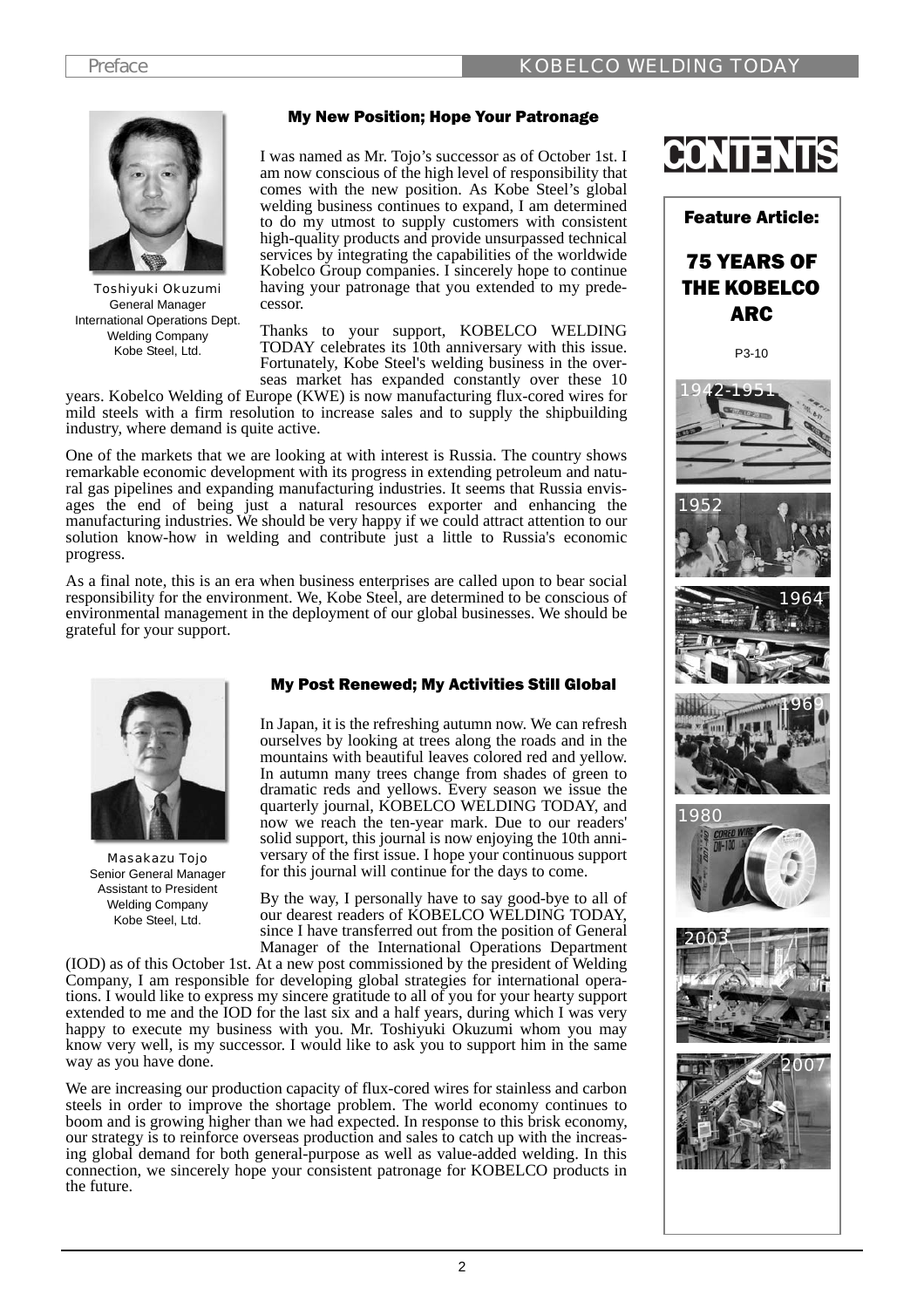

# The start of domestic covered electrode production (1932-1945)

Until around 1930, most covered electrodes used in Japan were imported, though leading shipbuilders and machinery fabricators were able to produce them for their own uses. Similarly, Kobe Steel also produced its own covered electrodes in-house. Around 1932, Kobe Steel began to pursue fullscale research and development of covered electrodes, acknowledging the importance of welding technology, and responding to the increased demand for domestically-produced covered electrodes.

In 1939, Kobe Steel was charged by the naval force at the time to develop a covered electrode for naval applications comparable to Arcos Stabilend, an imported product from Belgium. The purpose was to establish a self-supporting production framework to overcome the difficulties at that time of importing industrial goods from overseas on account of deteriorating international trade. Kobe Steel executed in-depth research and development to solve the problems of high sulfur content in domestic core rod and to explore domestic ores suitable for the covering flux of the electrodes.

Consequently, in 1942, Kobe Steel developed a high quality ilmenite electrode comparable to or better than the imported electrode, and the new electrode was given the name B-17. Almost immediately, B-17 was adopted full swing for ships and other heavy-duty naval structures. The monthly production of the electrodes reached 540 metric tons in the high season, which accounted for the bulk of total domestic demand in wartime. B-17, which is now classified as AWS A5.1 E6019, continues to be produced with consistent quality and is supplied domestic and overseas markets.

# Production and supply for civilian demand in the postwar era (1945-1959)

After World War II, Kobe Steel's main electrode factory, the Hidaka Plant, restarted production of covered electrodes for civilian uses in 1946 and was first in Japan to acquire the certificate of Lloyd's Resister of Shipping (UK) for B-17 in 1948. Hence, the credibility of the quality of Kobe Steel electrodes was heightened, and, as a result, most of the electrodes used for building ships for export as well as for domestic use carried the Kobe Steel brand. In 1949, production of a new ilmenite electrode, the B-10 (E6019), started, and this electrode then became very popular for general applications.

In response to the sharp postwar increase in demand for welding electrodes, Kobe Steel built a state-of-the-art mass production factory, the Yamate Plant, in Kobe City in 1951. The new plant allowed Kobe Steel to achieve a monthly electrode production capacity of 1500 metric tons. That year, two new types of electrodes were developed for the first time in Japan: a titania electrode, called RB-26 (E6013) for thin steel work and a low hydrogen electrode, LB-26 (E7016), for thick steel work (Figure 1).



Figure 1: RB-26 and LB-26 joined B-17 and B-10 for diversified applications in the early postwar era.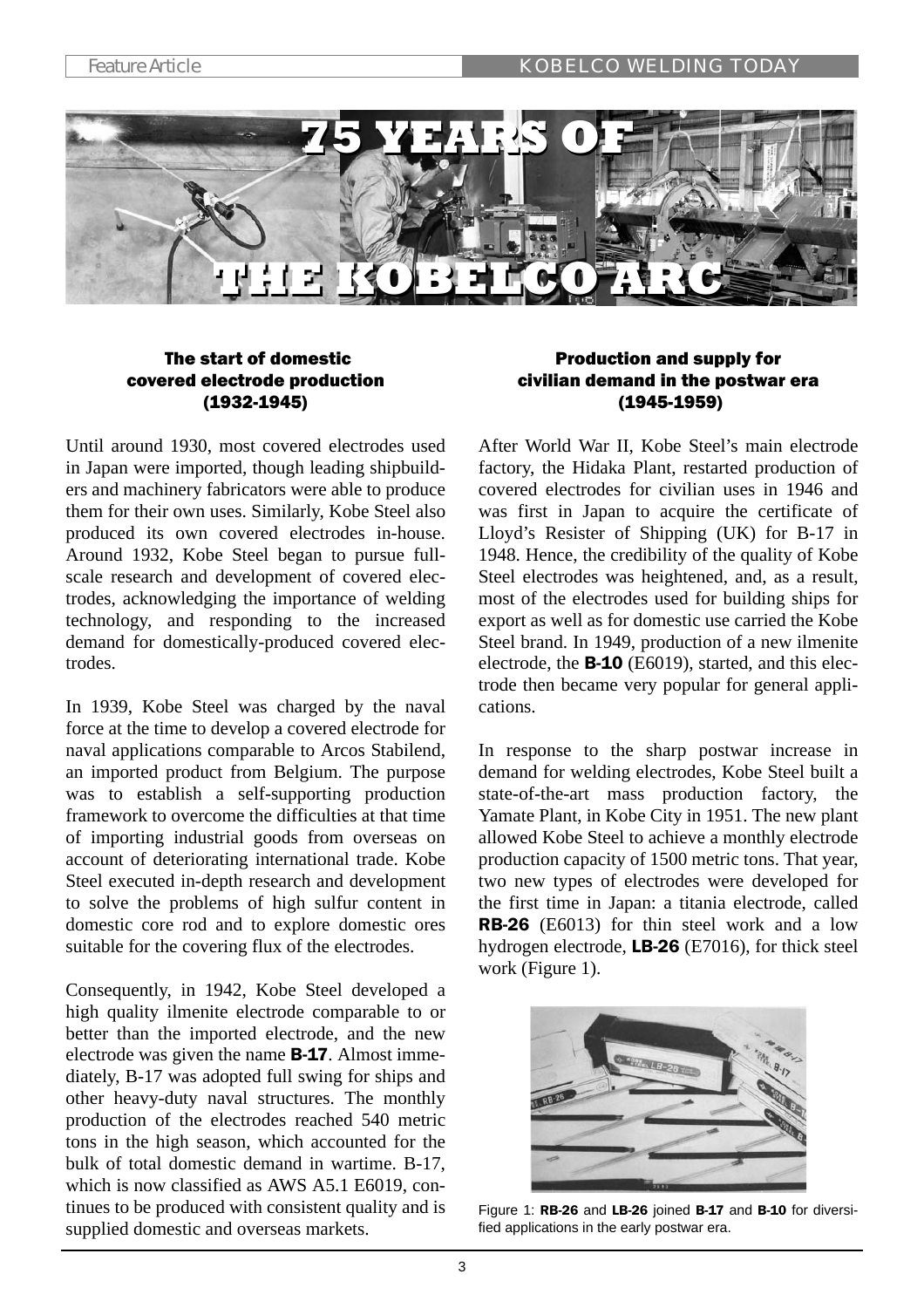In 1952, the Welding Department took on a more integrated framework by organizing the research and development section at the Yamate Plant. The scope of products was expanded with special covered electrodes for high tensile strength steel, low alloy steel, stainless steel, and hardfacing to respond to the diversified needs of the market. That year, in order to expand sales of welding electrodes particularly to small-scale domestic customers and users, a sales network for Kobe Steel welding consumables, the "Shin Yo Kai," was set up (Figure 2). The sales network has been expanded and strengthened ever since to cover the entire Japanese market.



Figure 2: The "Shin Yo Kai" sales network was established in 1952 to promote sales in the Japanese domestic market.

In 1954, a low hydrogen electrode, LB-52 (E7016), for high tensile strength steel was developed. Low hydrogen electrodes have greatly contributed to the rapid development of heavy-duty welded structures and machinery made of high tensile strength steel in Japan. Since around 1955, Kobe Steel began paying attention to the hazards of the welding fumes emitted from low hydrogen electrodes and may have been the first in the world to begin medical research into the effects of fumes on the health of welders. This research contributed to development of "harmless-fume" and "lowfume" covered electrodes such as LBM-52  $(E7016)$  and **ZERODE-44**  $(E6013)$  in later years.

In 1957, a new ilmenite electrode, B-14 (E6019), was developed to improve the vertical-up usability of B-10. In that year, in order to produce electrodes with more consistent quality, a flux-processing factory was established at the Yamate Plant; since then flux raw materials have been processed in a controlled sequence from acceptance, preliminary treatment, to automatic dosing. In 1959, in response to the rapid growth of the welding industry, the Welding Department was made independent of the Iron and Steel Division and reestablished as the Welding Electrode Division. Ever since, development, production, and sales of welding products have been carried out in a coherent corporate system, though later the name of the division was changed to the Welding Division and, more recently to the Welding Company.

# Expansion and advancement in the era of the booming economy (1960-1974)

As economic growth soared in Japan, so did demand for welding consumables; as a result, the annual production of Kobe Steel electrodes reached 44,300 metric tons, straining the maximum capacity of both the Hidaka and Yamate Plants. In order to increase production capacity, upgrade and expand technical research and development, and respond to rising demand for welding consumables in the Tokyo metropolitan district, Kobe Steel established the state-of-the-art Fujisawa Plant in Fujisawa City in 1961. In the next year, the flux-processing factory and the research and development section were transferred to the Fujisawa Plant from the Yamate Plant. In the meantime, in order to respond to the increasing demand for welding consumables in western Japan, the Ibaraki Plant in Ibaraki City was established with the most advanced facilities including those transferred from the Yamate Plant in 1961. In particular, the Ibaraki Plant was outfitted with equipment for production of solid wires, taking into account the trends towards greater automatization in the welding industry.

In 1963, the Shinkannsen Super-Express Line was under construction so as to make ready for the Tokyo Olympic Games of 1964. For joining the long rails in the field, thermit welding was a standard method at the time. However, in order to speed up welding in the field, arc welding was also considered. At the request of the Japan National Railroad, Kobe Steel executed research and developed the enclosed arc welding process that used a rail-fit welding jig, high tensile strength steel covered electrodes of LB-116 (E11016-G) and LB-80EM, and special postweld heat treatment. This enclosed arc welding process succeeded at joining long rails on site (Figure 3).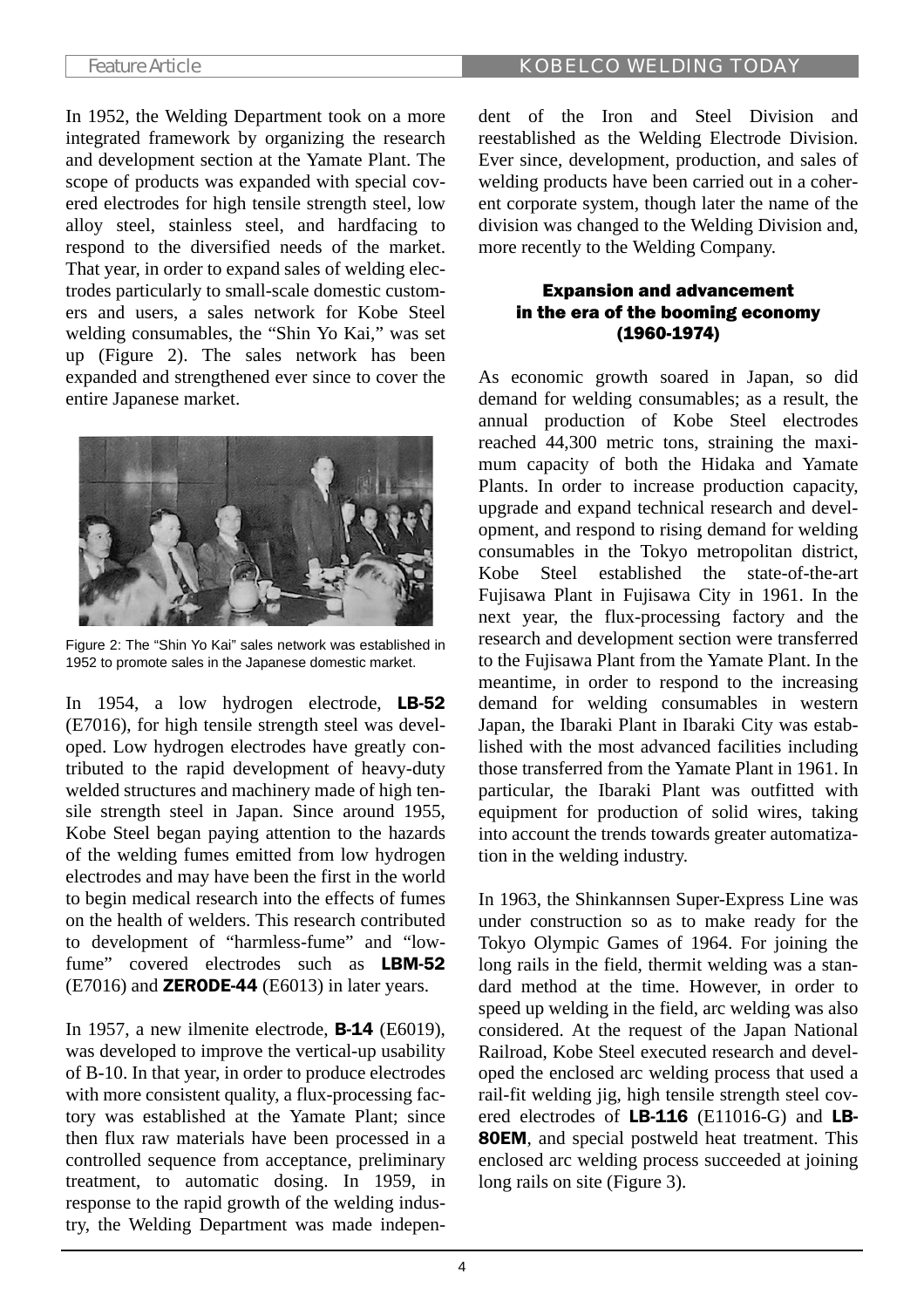

Figure 3: The long rails of the Shinkansen Super-Express Line were successfully welded by the enclosed arc welding process developed by Kobe Steel.

In the early 1960s, the Japanese shipbuilding industry began to expand to meet increasing demand for new ships: from 1,500,000 GT (12% of the world total) in 1962, Japanese ship production increased yearly up to 17,000,000 GT (50% of the world total) in 1975. To cope with such strong demand from the shipbuilding industry, Kobe Steel promoted research and development of submerged arc welding consumables. Fused fluxes, such as G-50 and G-80, were produced and supplied by Hanshinn Yosetsu Kizai Co., Ltd., a joint venture between Kobe Steel, Ltd. and Osaka Transformer Co., Ltd. (currently Daihen Corp.) under technical collaboration (1959-1969) with Union Carbide Corp. In order to improve high-current usability and notch toughness of fused fluxes, the bonded flux, PFH-45, was developed in 1961 and first applied in a 64,000 DWT tanker in 1963; since then, the use of this flux has widened in shipyards throughout Japan.

Starting around 1963, tankers began to be designed with longer hulls. For more efficient fabrication of long ship hull blocks, shipbuilders desired a welding procedure that dispensed with the need to weld both sides of the steel plates. In response, Kobe Steel developed two different one-sided submerged arc welding processes along with the required fluxes in 1964: the RF (resin flux) process for 25-mm or thinner plates and the FCB (flux copper backing) process for 40-mm or thinner plates (Figure 4). These processes were employed for 10 years by successive Japanese shipbuilders eventually reaching over 40 shipyards. In addition, starting in 1970, the FCB process spread among shipbuilders overseas in former Yugoslavia, Italy, Spain, USA, and Korea.



Figure 4: The FCB process achieved ultimate welding efficiency in one-sided submerged arc welding of hull plates.

In Thailand, in the 1960s, a high degree of economic development was seen in the private sector; as a result, the real GDP growth rate in this period reached a high of 8.0%. In such a climate of economic expansion, a great number of foreign companies invested and established joint-venture companies in Thailand. In 1968, Kobe Steel invested, for its first overseas investment, in the establishment of Thai-Kobe Welding (TKW) (Figure 5) in cooperation with Watana Intertrade Co., Ltd. and Kim Chong Hin Import Export Co., Ltd. to produce and supply RB-26 for the Thai market.



Figure 5: Opening ceremony of Thai-Kobe Welding in 1969.

In 1968, Kobe Steel began production and supply of MG solid wires, such as MG-50 (ER70S-G), under sublicense from Matsushita Electric Industrial Co. Ltd. After that, Kobe Steel was able to establish a framework for supplying solid wires to the semi-automatic welding markets such as rolling stock, autos, and industrial machinery.

To satisfy increased demand for covered electrodes from shipbuilders in western Japan, the Saijo Plant was established in Hiroshima prefecture in 1970. This plant features superior productivity and decreased labor costs.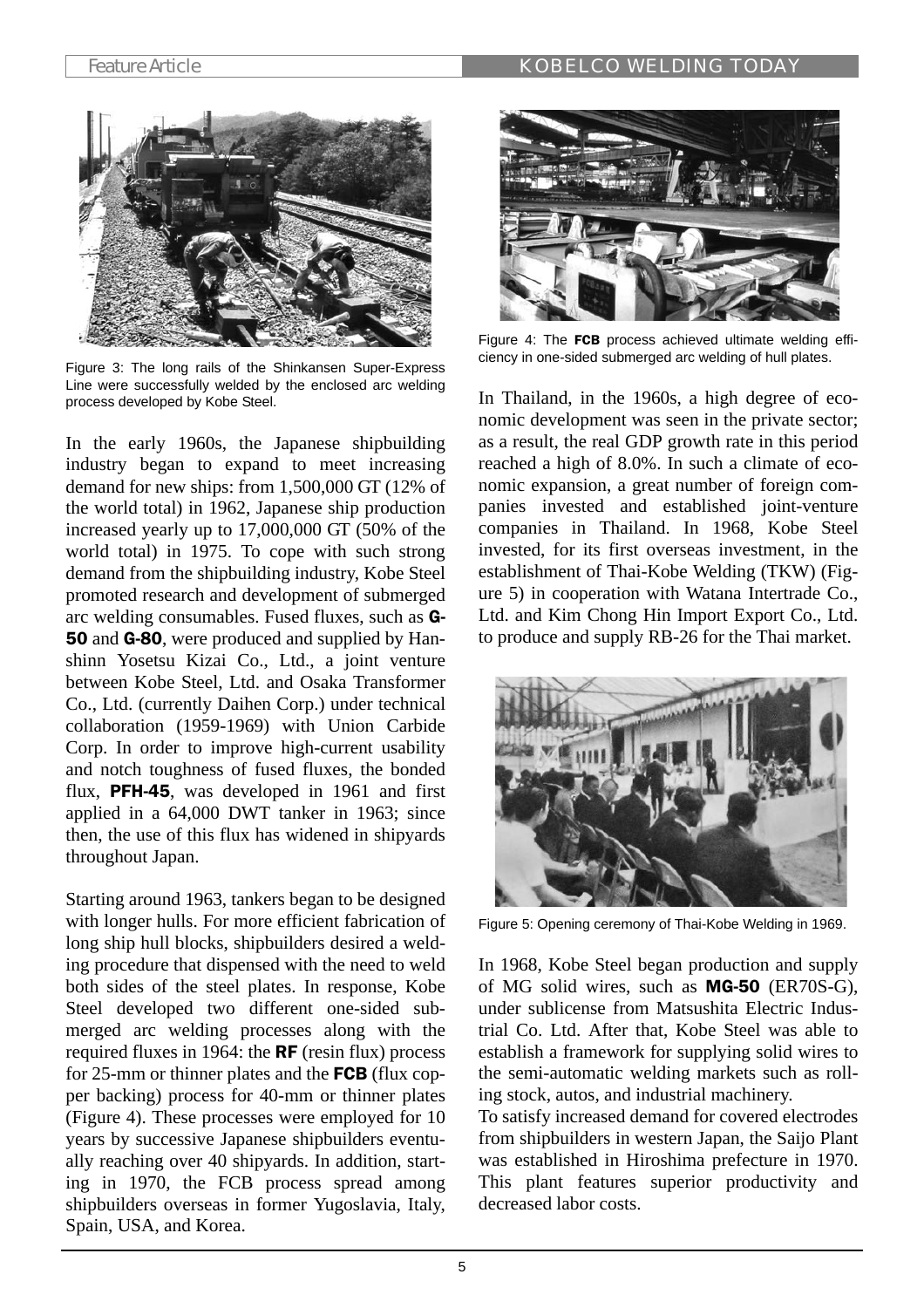In 1974, a highly-efficient, potable electrogas arc welding process named SEGARC was developed. Utilizing specific flux-cored wires, DWS-43G (EG70T-2), DWS-1LG, and DWS-60G. it offered high deposition rates. Since then SEGARC has been used for vertical welding joints in ship hulls, bridges, storage tanks, and large diameter pipes (Figure 6).



Figure 6: The **SEGARC** electrogas arc welding process was used for ship hull vertical joints.

# Highly efficient welding consumables in the era of production rationalization (1975-1986)

In order to recover after the first global energy crisis hit in 1973, every industry promoted production rationalization. As a result, in the welding industry, every fabricator began to increase their use of the highly-efficient and cost-effective  $CO<sub>2</sub>$  arc welding process to improve welding efficiency and thereby decrease production costs. To respond to these new circumstances, production of solid wires at the Ibaraki Plant was increased; in addition, Kobe Steel built the Fukuchiyama Plant in 1975, equipping it with cutting-edge production facilities for solid wires, and thereby realizing production cost savings and quality improvement.

In 1976, Intan Pertiwi Industry (INTIWI) was established as a technical collaboration in Indonesia (Figure 7) and began to produce and supply covered electrodes under the license from Kobe Steel in 1977. Since then INTIWI has been producing a wide range of covered electrodes, including those for mild steel, high tensile strength steel, stainless steel, cast iron, and hardfacing. The company's production and sales have increased, achieving 50% market share due to a high reputation among users.



Figure 7: INTIWI's factory started production of RB-26 in 1977 under license from Kobe Steel.

In response to the market demand for improving efficiency and usability in stainless steel welding, the DW series of stainless flux-cored wires, DW-308L (E308LT0-1/-4), DW-316L (E316LT0-1/-4), DW-309L (E309LT0-1/-4), and DW-309MoL (E309LMoT0-1/-4), was developed in 1978 (Figure 8). Well-suited to  $CO<sub>2</sub>$  arc welding, the DW series of stainless flux-cored wires have grown in use year after year due to their excellent performance over covered electrodes. Adding to their popularity have been high performance variations such as DW-308LP (E308LT1-1/-4), DW-309LP (E309LT1-1/-4), and DW-316LP (E316LT1-1/-4 for out-of-position welding that were added to this series in later years.



Figure 8: DW stainless flux-cored wires contributed to high efficiency in stainless steel welding.

1978 saw the development of PICOMAX, equipment for multiple-use automatic welding that offered compact size, light weight, and easy operation. With this equipment, automatic gas shielded arc welding could be conducted with solid wires or flux-cored wires in one semi-automatic welding machine. Since then this equipment has been used for various applications such as steel structures, pipes, and storage tanks (Figure 9).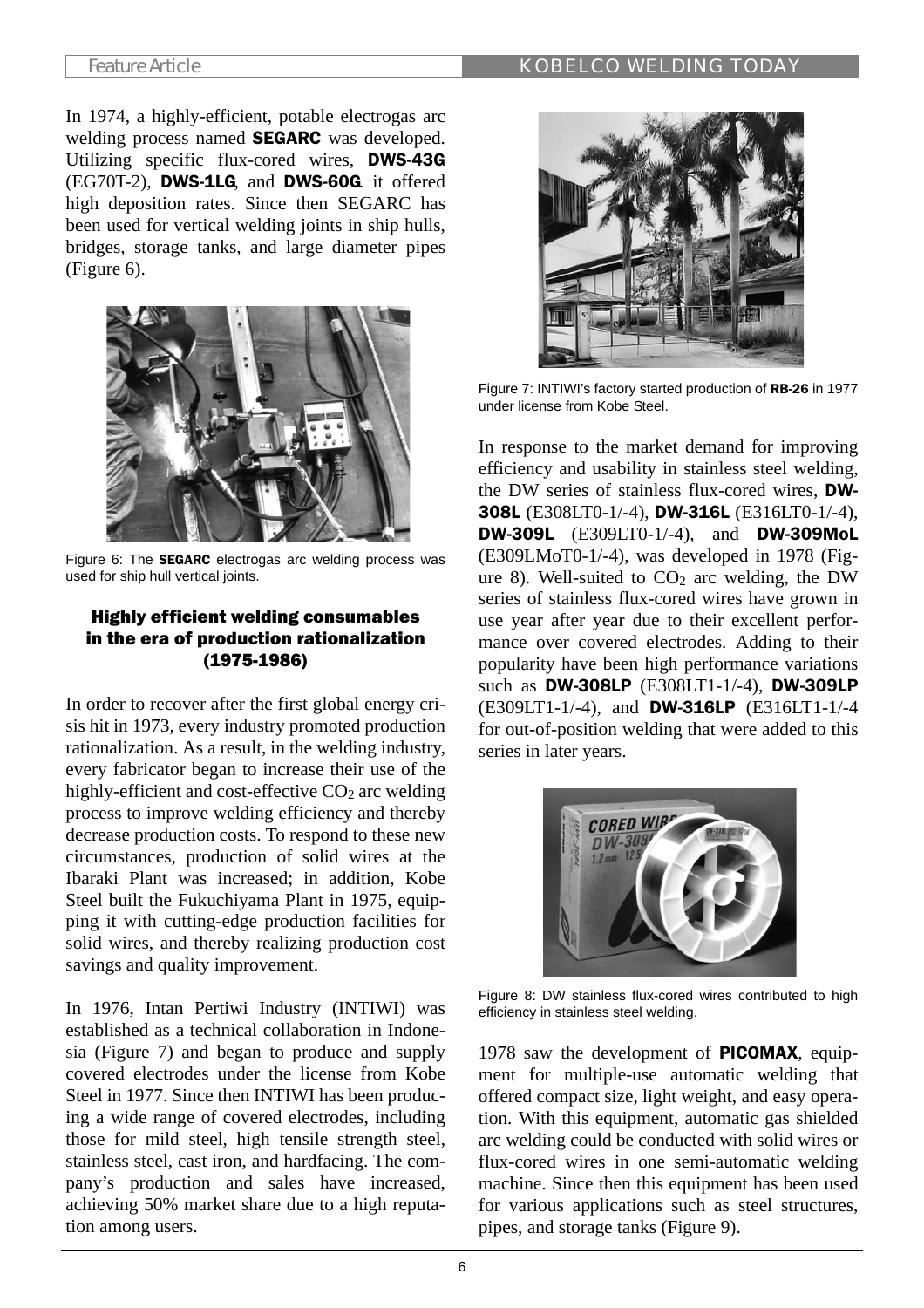

Figure 9: PICOMAX has contributed to production rationalization with its multiple functions.

In 1979, Kobe Steel expanded its overseas production base by establishing Kobe Welding (Singapore), KWS (Figure 10), to cover not only the Singaporean domestic market but also markets in neighboring countries. KWS began with production of covered electrodes for mild steel and high tensile strength steel. In KWS, the ASEAN Marketing Dept. (AMD) was organized to provide market-oriented technical services in the South East Asian markets. The AMD personnel covered technical services not only in Singapore but also in Malaysia, Thailand, Indonesia, and Philippines.



Figure 10: The position of KWS has been strengthened by increasing the production and sales of welding consumables.

1980 saw the development of DW-100 (E71T-1C), a rutile flux-cored wire for mild steel and 490MPa high tensile strength steel (Figure 11). This fluxcored wire was highly reputed for solid ultimate performance and provided the momentum for shipbuilders to employ automatic and semi-automatic welding with DW-100 instead of shielded metal arc welding with covered electrodes. Consequently, the consumption of DW-100 began to climb rapidly year after year. In 1981, Ni-bearing rutile flux-cored wires, DW-55E (E71T-9C-J) and DW-55L (E81T1-K2C), were developed for low temperature applications such as offshore structures in response to demand from the shipbuilding industry.



Figure 11: DW-100 was an epoch-making flux-cored wire that provided a core technology for developing other flux-cored wires.

In 1982, LB-52U (E7016), which had been developed in 1959 for "uranami" or root-pass meltthrough welding with penetration beads, was evaluated highly in a welding test of natural gas pipelines in the then Soviet Union (Figure 12). Kobe Steel successfully received a series of large purchase orders for LB-52U together with LB-62D (E9018-G) for filling passes. Since then LB-52U has remained highly reputed due to its unsurpassed performance in the root pass welding and used continuously in such pipeline welding applications.



Figure 12: Welding test of covered electrodes on pipeline segments in the then Soviet Union in 1982.

In 1985, a metal flux-cored wire, MX-100 (E70T-1C) (Figure 13) was developed for steel structures, industrial machinery, and construction machinery. It offered high deposition rates together with the soft arc and low spatter associated with DW-100 as well as the reduction in slag covering one finds with solid wires. To respond to the continuously increasing consumption of flux-cored wires, the production framework of the Fujisawa Plant was strengthened, and a new production line for fluxcored wires was employed at the Ibaraki Plant.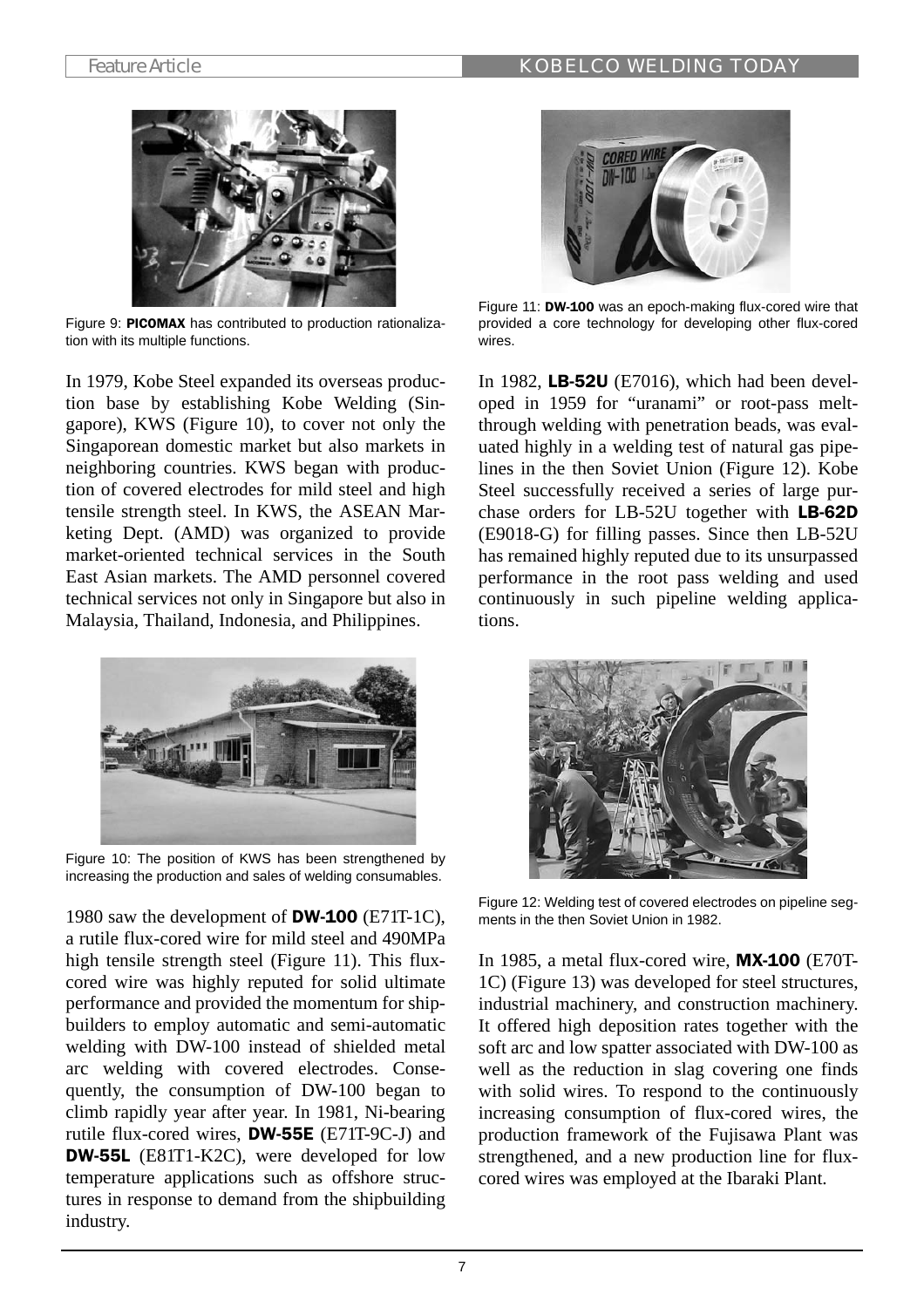

Figure 13: MX-100 was an epoch-making metal flux-cored wire suitable for steel structures, industrial machinery, and construction machinery.

The year 1980 has been called "the first year of the robot," because robotization started in earnest in the welding industry. Kobe Steel also began comprehensive research and development of arc welding robots, particularly for steel structures and construction machinery. In 1982, an intelligent electrically-powered robot, ARCMAN-S, was developed and marketing began in full. Since then Kobe Steel has expanded the arc welding robot business by developing not only articulated robots, but also gantry type NC robots, welding power sources, positioners, and shuttles (Figure 14). The ARCMAN series of articulated robots and systems have seen continual improvement in welding performance to meet the needs of diverse applications, including shipbuilding and bridge construction. Two-Joint Synchronized Arc Welding System was developed for assembling steel columns in 2003.



Figure 14: An ARCMAN welding robot system consists of an intelligent articulated robot, power source, positioner, and shuttle.

# High-value added welding consumables and expanded globalization (1987-present)

In 1988, Kobe MIG Wire (Thailand), KMWT (Figure 15), was incorporated at the Bangpoo Industrial Estate in Samutprakarn, Thailand. Focusing

production mainly on MG-51T (ER70S-6), KMWT has become a production base for exports to markets in the ASEAN countries, Oceania, and North America. That year, TKW moved to the same area in order to meet increased demands for various covered electrodes for mild steel, high tensile strength steel, and stainless steel.



Figure 15: KMWT and TKW have been located at the same yard since 1988 for more efficient plant management.

In 1988, a special tandem submerged arc welding process with a flux-wire combination of PFI-53ES/US-36L began to be employed for the corner joints of box columns made of mild steel or 520MPa high tensile strength steel in high-rise buildings. By using high currents (2100A for the leading wire, 1700A for the trailing wire), 60-mm thick plates could be joined with a single pass (Figure 16).



Figure 16: Cross sectional macrostructure of a corner joint weld of a box column tandem-submerged-arc welded with a flux-wire combination of PFI-53ES/US-36L.

In 1989, marketing began of a porosity resistant metal flux-cored wire, MX-200 (E70T-1C), for horizontal and flat fillet welding of primer-coated steel plates (Figure 17). At that time, shipbuilders and bridge fabricators were employing automatic welding systems for fillet welding joints in ship hulls and bridge assemblies, and hence they needed a primer-resistant welding wire. MX-200 was highly reputed for many reasons: excellent porosity resistance; high speed welding (30-80 cm/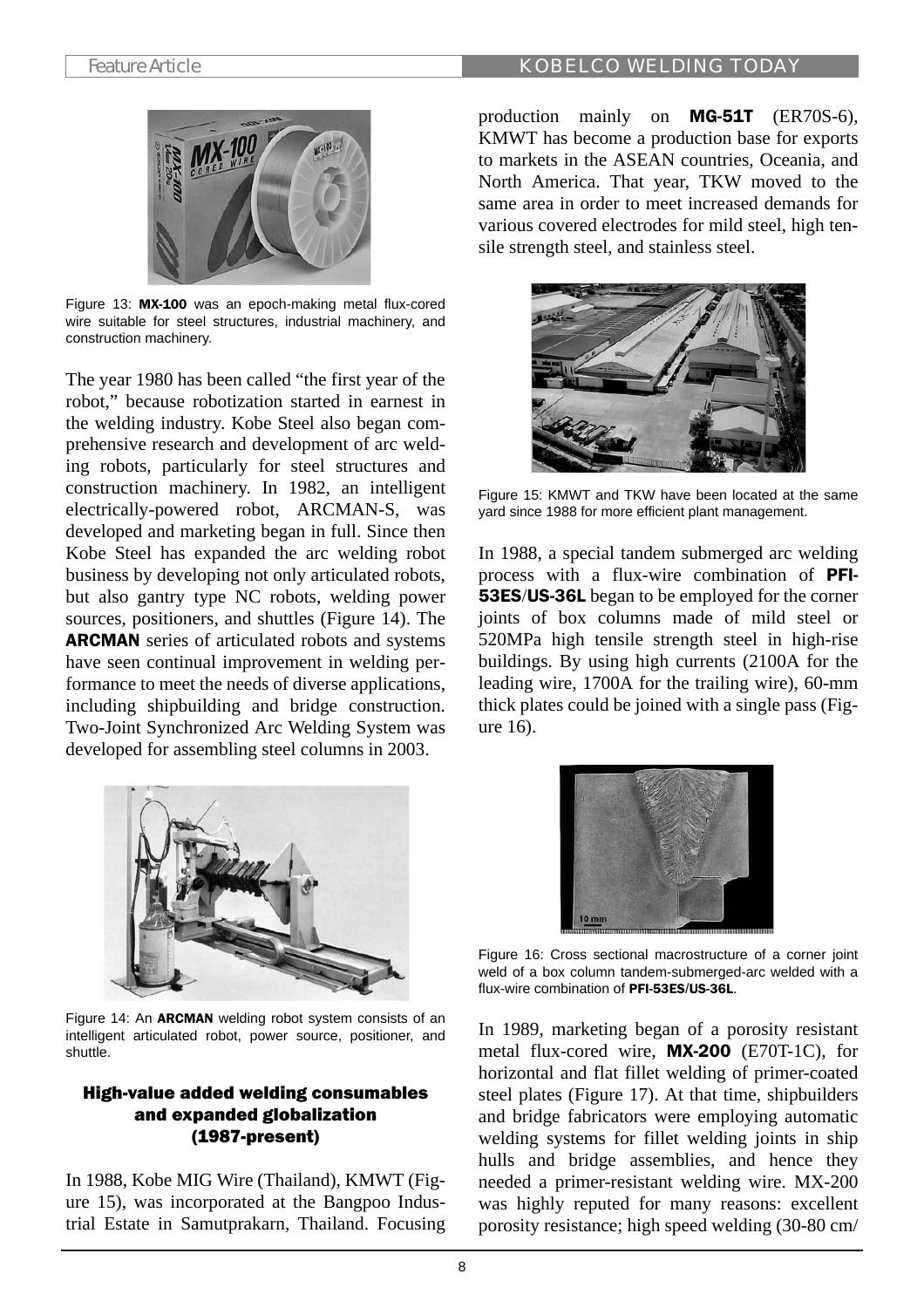min) capability; regular-shaped weld bead with glossy appearance; and low spatter on primercoated, varnish-coated, and rusted plates of mild steel and 490MPa high tensile strength steel.



Figure 17: MX-200 contributed to the automatization of fillet welding in the shipbuilding and bridge construction fields.

Kobe Steel's advanced welding technology enabled fabrication of high-temperature high-pressure reactor vessels (Figure 18) by using the stateof-the-art high-strength 2.25Cr-1Mo-V steel, which offered high strength and resistance to hydrogen at high operation temperatures. Welding consumables suitable for this steel were developed in 1990: CMA-106H for shielded metal arc welding, PF-500/US-521H for submerged arc welding, and TGS-2CMH for gas tungsten arc welding. These welding consumables featured not only high temperature strength but also low susceptibility to temper embrittlement.



Figure 18: Kobe Steel fabricated the world's first state-of-theart reactor vessel of 2.25Cr-1Mo-V-Cb-Ca steel in 1998 by using the matching welding consumables: CMA-106H, PF-500/US-521H, and TGS-2CMH.

Until 1990, when Kobelco Welding of America (KWAI) was incorporated in Houston, Kobe Steel's welding consumables had been supplied by another U.S. subsidiary of Kobe Steel to the North American market. Currently the flux-cored wires for stainless steel and mild steel and solid wires for mild steel distributed by KWAI are all imported from Thailand, The Netherlands, and Japan. In 2002, KWAI's Houston Head Office was relocated to Stafford, Texas from Houston (Figure 19).



Figure 19: KWAI's functional complex consisting of an office, warehouse, and welding laboratory for demonstrations of products.

In 1993, Kobe Steel established a joint venture, ST Kobe Welding (Malaysia), KWM (Figure 20), with the partner company, Sitt Tatt, to produce and supply RB-26 and some other covered electrodes for the Malaysian domestic market.



Figure 20: A production base established by Kobe Steel and Sitt Tatt in Malaysia.

In 1994, Kobe Steel established Kobelco Welding of Europe (KWE) (Figure 21) in The Netherlands. Its location, virtually at the center of Europe enables customers any place in Europe to receive products within 48 hours. KWE produces DW stainless steel and mild steel flux-cored wires.



Figure 21: KWE's location at the center of Europe enables European customers everywhere to receive services quickly.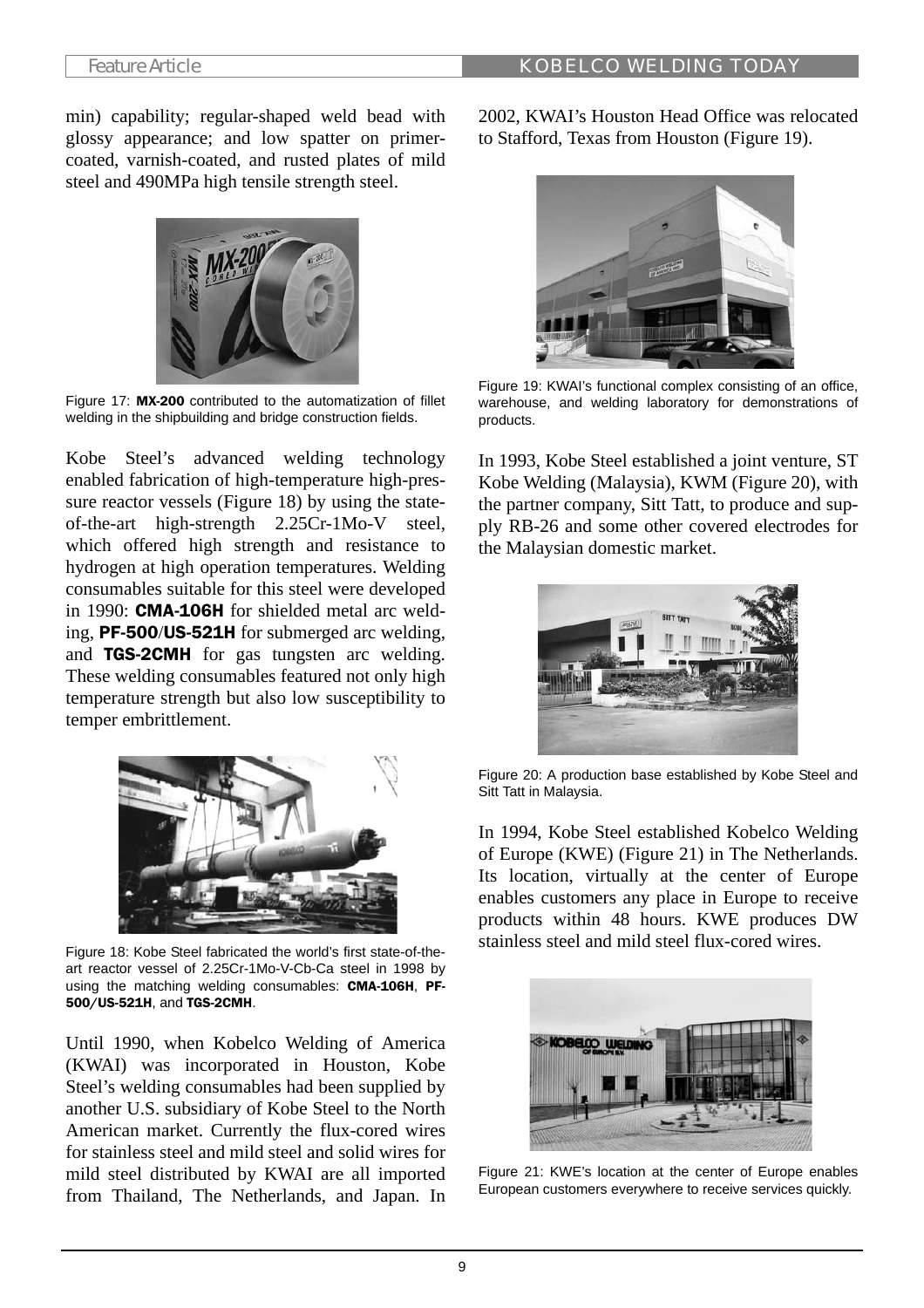In 1995, Kobe Welding of Korea (KWK) (Figure 22) was established in Changwon City. It was the first Kobe Steel affiliated production unit in Korea. KWK has been manufacturing flux-cored wires for mild steel and 490MPa high tensile strength steel and supplies shipbuilders and steel contractors in the domestic market.



Figure 22: KWK has been increasing production and sales due to the booming shipbuilding business in Korea.

In 1996, a revolutionary rutile flux-cored wire for low temperature service, DW-55LSR (E81T1- K2C) (Figure 23), was developed. This wire's features include no SR embrittlement, high notch toughness at low temperatures down to  $-60^{\circ}\text{C}$  in both as-welded and postweld heat treated conditions, high CTOD value at –20°C, and excellent usability and efficiency in all positions. This wire has been used for butt and fillet welding of offshore structures in cold areas and storage tanks.



Figure 23: DW-55LSR is a postweld heat treatable rutile fluxcored wire for low temperature service.

In 2002, Kobe Welding of Tangshan (KWT) was established in Tangshan City, China, as a joint venture among Kobe Steel, Matsushita Industrial Equipment, and Tangshan Kaiyuan Electric. KWT's first step was to produce MG-51T (ER70S-6) for domestic and overseas markets (Figure 24).



Figure 24: All the executives of KWT celebrated the inauguration of the factory at the start of production in 2003.

In 2007, the Ibaraki Plant achieved an accumulated production of 3-million metric tons of flux-cored wires, solid wires, and covered electrodes since its inauguration of production in 1961 (Figure 25). Astonishingly, this amount of production matches Japan's domestic total production for about 10 years. The plant continues to march toward new production highs in the future.



Figure 25: The flux-cored wire that got the Ibaraki Plant to achieve the astonishing 3-million MT production figure.

## » Reference «

[1] 100 years of Kobe Steel (2006) [2] History of Technical Dept. of Welding Division (1985) [3] Welding Technical Guide, Nos. 286, 290 and 293 (1994)

## KOBELCO WELDING TODAY October 2007 Vol. 10 No. 4

Publisher: International Operations Dept., Welding Company, Kobe Steel, Ltd. Editor: KOBELCO WELDING TODAY Editorial Staff URL: http/www.kobelco.co.jp E-mail: iod@melts.kobelco.co.jp